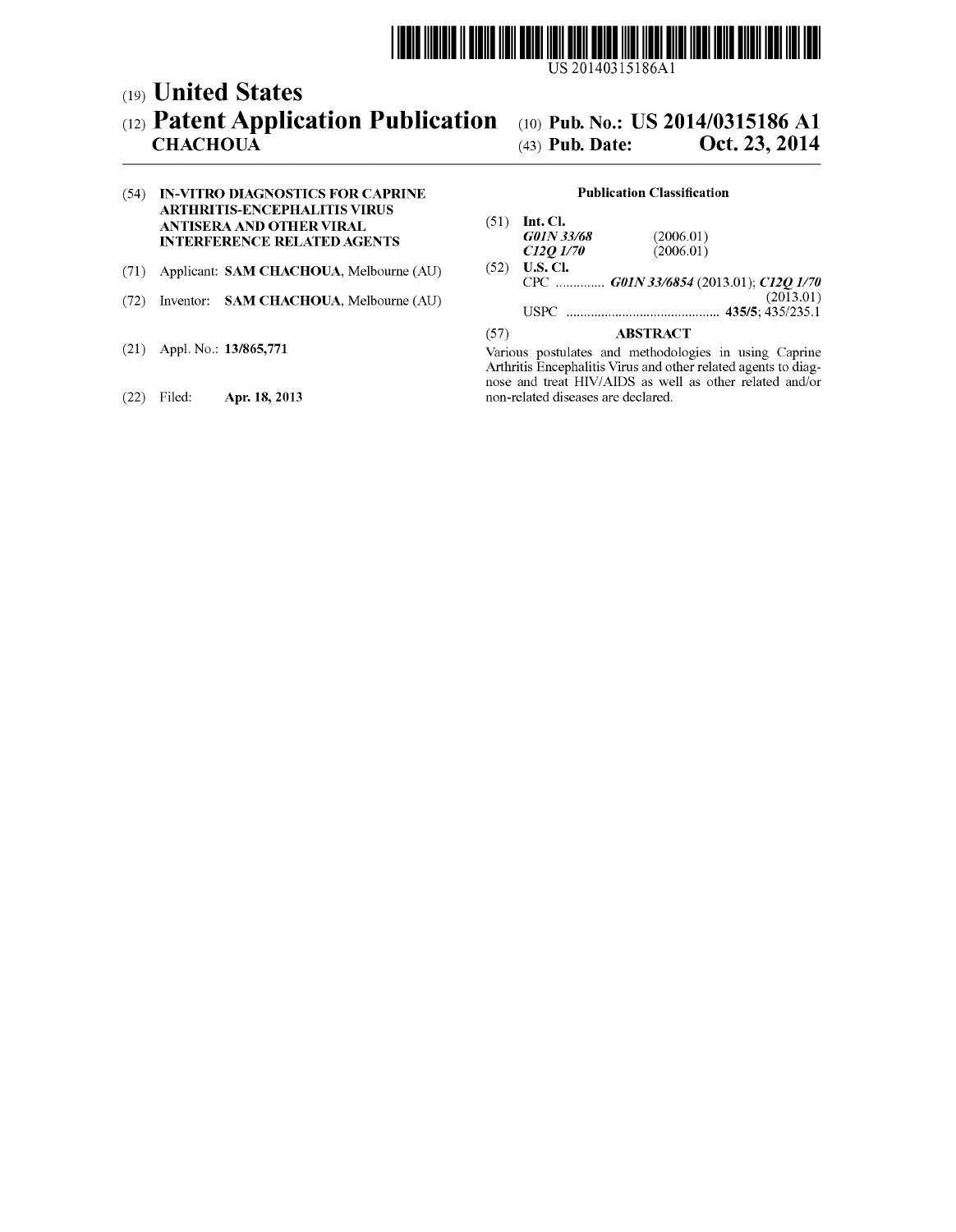#### IN-VITRO DIAGNOSTICS FOR CAPRINE ARTHRITIS-ENCEPHALITIS VIRUS ANTISERA AND OTHER VIRAL INTERFERENCE RELATED AGENTS

#### BACKGROUND OF THE INVENTION

[0001] 1. Field of the Invention

[0002] Embodiments of the present invention relate, in gen eral, to viral interference and more particularly to in-vitro diagnostic methodology and apparatus operable to identify Caprine Arthritis-Encephalitis Virus antisera.

[0003] 2. Relevant Background

[0004] Human immunodeficiency virus (HIV), a lentivirus and member of the retrovirus family, is the etiological agent for acquired immunodeficiency syndrome (AIDS). HIV remains one of the most important global public health prob lems. A retrovirus is an RNA virus that is duplicated in a host cell using the reverse transcriptase enzyme to produce DNA from its RNA genome. The DNA is then incorporated into the host's genome by an integrase enzyme. The virus thereafter replicates as part of the host cell's DNA. Retroviruses are enveloped viruses that belong to the viral family Retroviridae. [0005] An HIV infection causes a gradual depletion and weakening of the immune system. This results in an increased susceptibility of the body to infections, such as pneumonia and tuberculosis and can lead to the development of AIDS. It is estimated that in excess of 33 million people worldwide are living with HIV. HIV type 1 (HIV-1) is the predominant virus worldwide, while HIV-2 differs from HIV-1 in its lower pathogenicity and higher lever of intra-subtype strain diver sity. There is currently no effective vaccine or treatment for HIV.

[0006] A retrovirus stores its nucleic acid in the form of a +mRNA (including the 5'cap and 3'PolyA inside the virion) genome and serves as a means of delivery of that genome into cells it targets as an obligate parasite, and constitutes the infection. Once in the host's cell, the RNA strands undergo reverse transcription in the cytoplasm and are integrated into the host's genome, at which point the retroviral DNA is referred to as a provirus. It is difficult to detect the virus until it has infected the host.

[0007] In most viruses, DNA is transcribed into RNA, and then RNA is translated into protein. However, retroviruses function differently—their RNA is reverse-transcribed into DNA, which is integrated into the host cell's genome (when it becomes a provirus), and then undergoes the usual transcrip tion and translational processes to express the genes carried by the virus. So, the information contained in a retroviral gene is used to generate the corresponding protein via the sequence: RNA $\rightarrow$ DNA $\rightarrow$ RNA $\rightarrow$ protein. This extends the fundamental process in which the sequence is: DNA→RNA→protein.

[0008] Virus Interference refers to the inhibition of the replication of a virus by a previous infection with another virus. The two viruses may be unrelated, related, or identical. In some cases, virus interference may take place even if the first virus was inactivated.

[0009] Several mechanisms of interference can be distinguished. These mechanisms of interference include: (1) inac tivation of cell receptors by one virus may prevent subsequent adsorption and penetration by another virus;  $(2)$  the first virus may inhibit or modify cellular enzymes or proteins required for replication of the superinfecting virus; and  $(3)$  the first virus may generate destructive enzymes or induce the cell to synthesize protective substances which prevent superinfec tion; (4) the first virus may generate defective interfering particles or mutants which may inhibit the replication of the infecting virus by competing with it for a protein (or enzyme) available in limited quantities; this type of viral interference has been called autointerference, and depends on a greater replicative efficiency of the defective interfering particles or mutants, compared to the infecting virus.

[0010] In essence, viruses are parasites; they have to get inside of a cell and use the building blocks of the cell itself to reproduce. If two different viruses try to replicate in the same cell at the same time, they may wind up competing with each other for the building blocks, which can slow or stop their replication.

[0011] Caprine Arthritis-Encephalitis Virus (CAEV) inter feres with HIV. CAEV is a single-stranded, icosahedral, RNA virus (retrovirus) of the family Retroviridae and, like HIV, the sub-family Lentivirinae. This CAEV virus is magnesium dependent and has a RNA-dependent DNA polymerase (re verse transcriptase. Surface glycoproteins of HIV-1 and CAEV share structural regions essential for viral adsorption and for induction of neutralizing antibodies. Humans are not susceptible to CAEV infection. But as described above one lentivirus to which humans are clearly susceptible is HIV, or the AIDS virus.

 $[0012]$  Blood cells possess a higher affinity for CAEV than HIV. In essence in a competition between HIV and CAEV for the same cell CAEV will normally win. But as mentioned, CAEV is nonpathogenic in humans. Accordingly CAEV will infect cells that have not already been infected by HIV and as a result all arrest the progress of HIV. In such a sense the infection of CAE the acts as a vaccine to HIV with respect to unaffected cells. And it can be shown that CAEV creates an auto immune response that can also penetrate and destroy HIV infected cells.

[0013] As is well known, the body in the presence of a virus produces antibodies. An antibody, also known as an immu noglobulin, is a large Y-shaped protein produced by B-cells that is used by the immune system to identify and neutralize foreign objects such as bacteria and viruses. The antibody recognizes a unique part of the foreign target, called an anti gen. Each tip of the "Y" of an antibody contains a paratope (a structure analogous to a lock) that is specific for one particular epitope (similarly analogous to a key) on an antigen, allowing these two structures to bind together with precision. Using this binding mechanism, an antibody can tag a microbe or an infected cell for attack by other parts of the immune system, or can neutralize its target directly (for example, by blocking a part of a microbe that is essential for its invasion and sur vival). The production of antibodies is the main function of the humoral immune system.

[0014] Assay systems capable of detecting the presence or absence of antibodies generated in response to the presence of viral antigens are well known. Such assay systems have proved useful in, inter alia, the diagnosis of various disease and infectious states, for example, acquired immune deficiency syndrome (AIDS), AIDS related complexes (ARC or pre-AIDS), T-lymphocytic 20 leukemia, and T-lymphocytic lymphoma.

[0015] Known assay systems, which in one example employ antibodyantigen binding, ordinarily are designed to detect solely the presence or absence of IgG (immunoglobu lin G). The appearance of detectable IgG directed to antigens 25 in an infected/immunized individual, in many instances,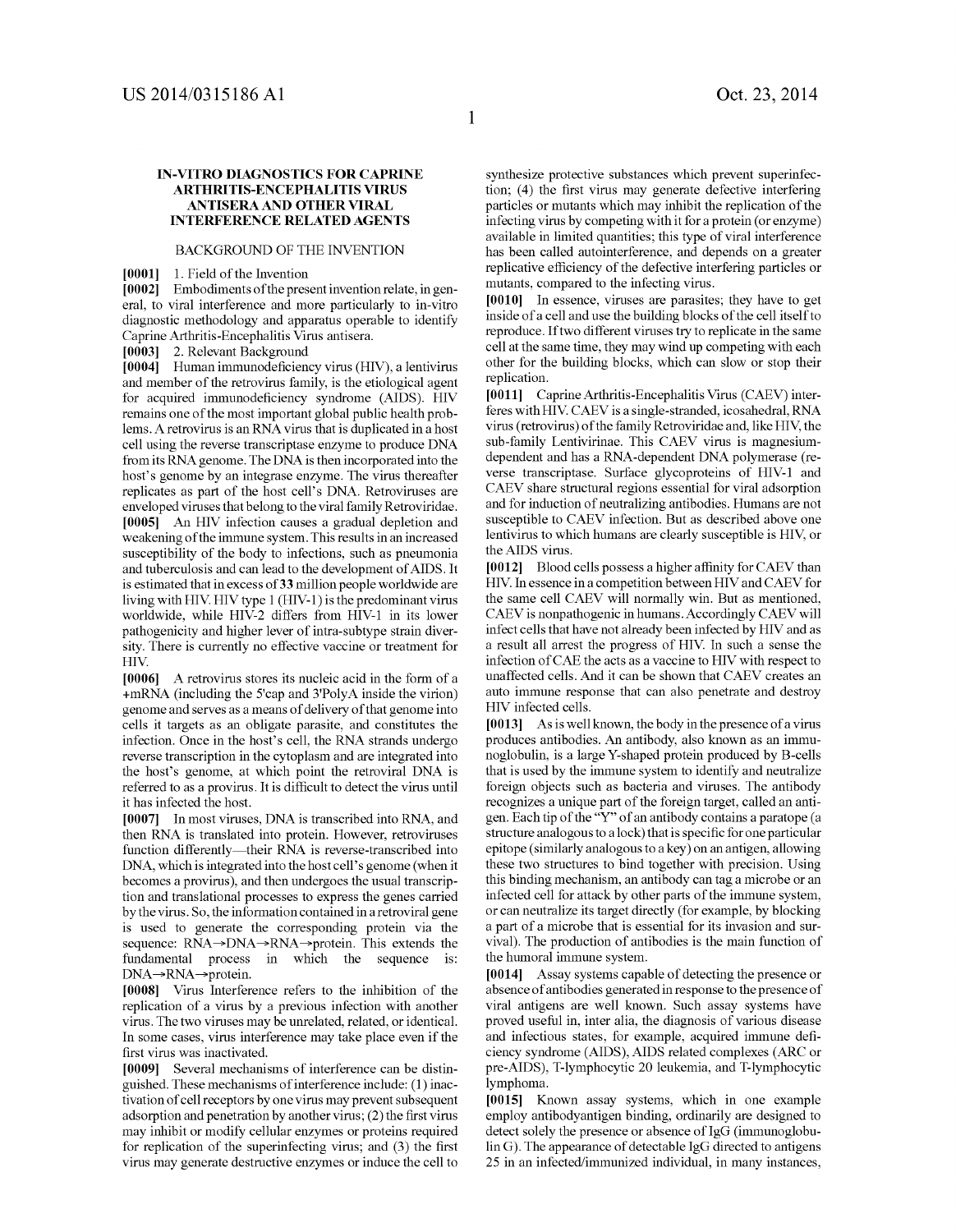does not occur until 30-40 days after initial infection. Typi cally, the IgG class antibodies are often present for months or years after infection or immunization with a foreign agent, such as a virus.

[0016] As previously discussed HIV and CAEV share structural characteristics. It has been shown that the antibod ies related to HIV are likely to cross react with other retrovi ruses such as the MP-virus, the FPL virus and the CAE virus. The same is true in reverse in which CAEV and other non pathogenic retrovirus antisera (antibodies) cross-react with the blood from patients with HIV. Given this similarity in activity any response, these non-pathogenic retrovirus antis era can be used to interfere with and or compete with the HIV process.

 $[0017]$  What is lacking is a definitive test for the presence of the CAEV antibody in humans. Once identified blood containing CAEV antibodies can be used in transfusions with individuals having HIV arresting the HIV progress and in some instances treating the HIV infected cells. Moreover the CAEV antibody can be isolated in the form of gamma globu lin and used as an HIV treatment. What is needed, among other things, is an in-vitro diagnostic device that can definitively identify CATV antibodies in human beings. These and other deficiencies of the prior art are addressed by one or more bonds of the present invention.

#### DESCRIPTION OF THE INVENTION

[0018] Described hereafter by way of example, or one or more embodiments relating to the viral interference of HIV and CAEV. Through the phenomena known as viral interfer ence the replication in advance of HIV in humans can be reduced or arrested by using the viral interference of CAEV. Moreover antibodies produced by the infection of CAEV can be used to treat individuals previously infected by HIV with out having to be directly exposed the CAE virus. In one embodiment of the present invention CAEV antisera is iden tified by using an in vitro diagnostic tool. Once the presence of CAEV antisera or CAEV itself has been identified in the donor the antisera and/or the cave of strain most effective at interfering with HIV can be extracted.

[0019] Embodiments of the present invention are hereafter described in detail with reference to the accompanying Fig ures. Although the invention has been described and illus trated with a certain degree of particularity, it is understood that the present disclosure has been made only by way of example and that numerous changes in the combination and arrangement of parts can be resorted to by those skilled in the art without departing from the spirit and scope of the inven tion.

[0020] The following description with reference to the accompanying drawings is provided to assist in a comprehen sive understanding of exemplary embodiments of the present invention as defined by the claims and their equivalents. It includes various specific details to assist in that understanding but these are to be regarded as merely exemplary. Accord ingly, those of ordinary skill in the art will recognize that various changes and modifications of the embodiments described herein can be made without departing from the scope and spirit of the invention. Also, descriptions of well known functions and constructions are omitted for clarity and conciseness.

[0021] The terms and words used in the following description and claims are not limited to the bibliographical mean ings, but, are merely used by the inventor to enable a clear and consistent understanding of the invention. Accordingly, it should be apparent to those skilled in the art that the following description of exemplary embodiments of the present inven tion are provided for illustration purpose only and not for the purpose of limiting the invention as defined by the appended claims and their equivalents.

 $[0022]$  It is to be understood that the singular forms "a," "an," and "the" include plural referents unless the context clearly dictates otherwise. Thus, for example, reference to "a component surface" includes reference to one or more of such surfaces.

[0023] By the term "substantially" it is meant that the recited characteristic, parameter, or value need not be achieved exactly, but that deviations or variations, including for example, tolerances, measurement error, measurement accuracy limitations and other factors known to those of skill in the art, may occur in amounts that do not preclude the effect the characteristic was intended to provide.

[0024] As used herein any reference to "one embodiment" or "an embodiment" means that a particular element, feature, structure, or characteristic described in connection with the embodiment is included in at least one embodiment. The appearances of the phrase "in one embodiment" in various places in the specification are not necessarily all referring to the same embodiment.

[0025] Upon reading this disclosure, those of skill in the art will appreciate still additional alternative structural and func tional designs for a system and a process for an interaction system for a distributed tangible user interface through the disclosed principles herein. Thus, while particular embodi ments and applications have been illustrated and described, it is to be understood that the disclosed embodiments are not limited to the precise construction and components disclosed herein. Various modifications, changes and variations, which will be apparent to those skilled in the art, may be made in the arrangement, operation and details of the method and appa ratus disclosed herein without departing from the spirit and scope defined in the appended claims.

[0026] The CAE virus in humans is non-pathogenic. Accordingly human blood is not currently screened or tested for the CAE virus. The CAE virus can be identified by looking for the CAE antibody or its polymerase chain reaction, PCR. CAEV can also be identified in conjunction with an autoimmune activity. Accepting for arguments sake that the CAE virus interferes with HIV, a simple and high level test for the determination of CAEV in blood is to introduce HIV into a donor sample and observe the growth or destruction of HIV. Such an observance does not conclusively identify what com ponent of the blood is producing an HIV resistance but it does identify that the donor sample is HIV resistant.

[0027] According to one embodiment of the present inven tion, HIV resistant blood is identified through a variety of screening processes. One component of that screening pro cess, is to identify the presence of the CAEV antibody or that the blood has had prior exposure to CAEV. The process may also include identifying that the blood possesses autoimmune features to other diseases such as Lupis, or mixed connective tissue disease and other diseases that give resistance to HIV.

[0028] However most blood does not possess resistance to HIV. Accordingly one embodiment of the present invention is a test kit using a variety of parameters to identify blood that is HIV resistant. The kit will identify antibodies that are resis tant to HIV including CAEV antibodies, measles antibodies,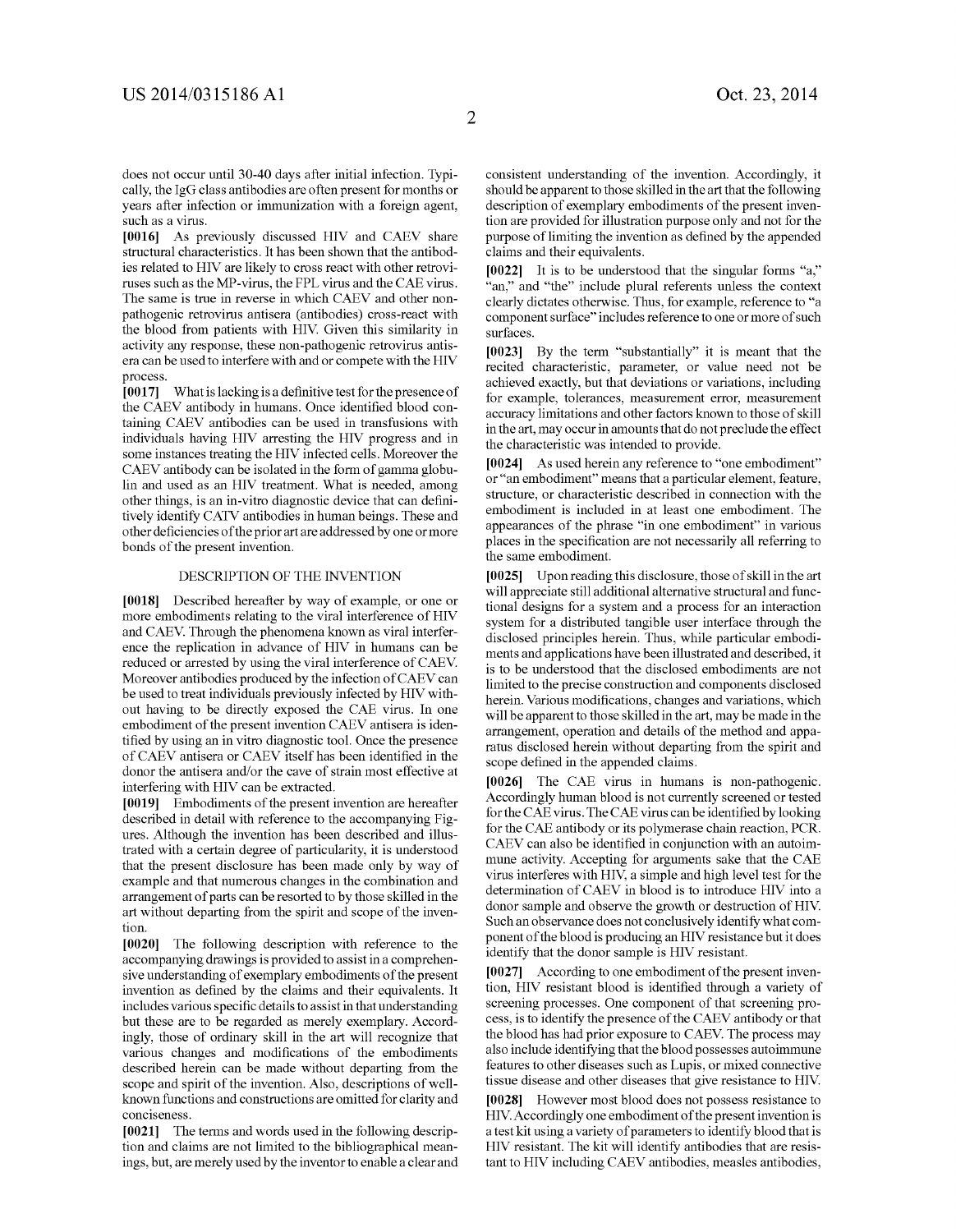Feline Immune Deficiency Virus, etc. Many viral antibodies exhibit cross resistance to HIV. Some are retro-viruses while others are not.

[0029] It has been shown that HIV goes into remission upon the introduction of other certain viruses. For example a child with HIV will find that the HIV is in remission once infected with measles. CAEV has been found to highly interfere with HIV yet there are no current tests by which to identify CAEV antisera in humans.

[0030] According to one embodiment of the present inven tion a test kit that identifies CAEV in human donors includes a system identifying PCR and serum antibodies. In addition lymphocytes are removed from the human being and are specifically tested for CAEV content; live CAEV or evidence of CAEV exposure. The test identifies strains that offer transient resistance as well as those strains that leave remnants of the CAEV in the white blood cells. To do so the cells are broken apart by sonification or lysis or other method to extract DNA and RNA from the white blood cell. Once the RNA and DNA have been extracted they are tested for CAEV frag ments.

[0031] Thereafter only those white blood cells in which HIV infects are examined. This is done, in one embodiment, by flow cytometry to identify the CD4 and CD8, These can be then broken apart and from them extract out the RND/DNA and determine if there is CAEV fragments. If there is CAEV fragments in the CD4 or CD8 it serves as evidence that the donor has had long term infection or chronic infection of CAEV Blood possessing these fragments of CAEV in the RNA/DNA cannot be infected by HIV.

[0032] In this case the target cells of HIV are already infected by CAEV and are not receptive to HIV. Cells with the CAEV fragment present in a latent phase will not identified by a normal test. The test of the present invention identifies that CAEV has been incorporated into the DNA genome.

[0033] One object of the present invention is a test to identify blood that possesses latent or CAEV fragments; that is that the DNA genome of the donor blood contains CAEV.

[0034] According to another embodiment of the present invention individuals can be infected with CAEV prior to blood donation. That injection will ultimately produce blood with a CAEV fragment in the donor DNA. It is counter intuitive to adulterate blood with prior to using it for a dona tion. CAEV normally has no interaction in human beings and thus there is generally no reason to vaccinate a human for a disease that is only pathogenic in animals. One embodiment of the present invention is to vaccinate human donors with a CAEV vaccine or to infect them with CAEV so their own autoimmune system can generate antibodies to the CAEV Blood donated from these individuals will be HIV resistant. One embodiment of the present invention is the creation and use of a CAEV vaccine suitable for human application.

[0035] In animals a CAEV vaccine has limited effectiveness just at a HIV vaccine based on HIV has limited effec tiveness. The virus actually is benefited by the immune response. But according to one embodiment of the present invention a first, unique, disease state is used to treat a second, unique, disease state. In this case a CAEV disease state is used to treat a HIV disease state.

[0036] CAEV as a vaccine in human beings is not used to prevent CAEV but rather used to induce an infection of CAEV and as a result prevent another disease, HIV.

[0037] This is a trans-species infection to create resistance against another disease state. CAEV has no affect on humans.

[0038] In this case CAEV and HIV are different and while the immune response to CAEV may provide resistance to HIV, the presence of the CAEV infection itself inhibits HIV. It is true that the virus will create an immune response and that this immune response is therapeutic. But a virus can occupy a cell so that it cannot be further infected. An immune response will attack a virus cell while circulating but the virus, in this case CAEV will occupy the lymphocytes so that HIV can never penetrate the cell.

[0039] Certain infections of CAEV are subclinical while others are overt. Overt infections are more aggressive and more likely to displace HIV from its locus. After infection HIV becomes incorporated into the DNA. The only way to displace it is to replace it with a stronger virus. CAEV dis places HIV.

[0040] Accordingly to one embodiment of the present invention an in-vitro diagnostic device and protocol identifies overt, aggressive strains of CAEV that are effective at dis placing HIV in the human genome. According to one embodi ment, blood identified as having been infected with CAEV is mixed with blood that is infected with HIV. Thereafter the viral effect if observed. If HIV in the mixed blood is dimin ished the CAEV blood used in the test possesses an aggres sive strain of CAEV. The blood is not only compatible but is therapeutic to the treatment of HIV. For example, more than just being preventative, meaning that the HIV invention does not increase, this CAEV infected blood actually treats that HIV and reduces its presence.

[0041] This identified blood has a CAEV aggressive nature. Then a further step can be accomplished to show that it has gene loci and protein overlap. Moreover you can conduct a gene map sequencing and protein map sequencing to verify the overlap. The greater the overlap the greater the likelihood that the strain will work. The test that shows that the virus is chronically active and aggressive is simply observing the effect of the mixed blood samples. The blood samples having the greatest overlap will produce the most aggressive nature but the overlap will likely vary from one donor to another. So an individual HIV DNA map can be cross sequenced with CAEV infected blood to identify what donor blood will be the most effective against that particular HIV patient.

[0042] According to another embodiment of the present invention, only diseased cells are effected by the introduction of CAEV. Through the use of viral reconstitution diseased cells can be targeted. Virus can be broken apart and reconsti tuted. One aspect of the present invention is to use specific viral fractions that can be isolated from lymphocytes or other issue after chronic CAEV infection in humans or blood donors can be reactivated by HIV.

[0043] Viruses have the capacity to reconstitute with the correct fragment. Alone however these fragments are harm less as they are incomplete. Once it finds a virus or RNA fragment that is infected with HIV, the CAEV virus will rebuild itself. Then that new virus will seek out and find HIV virus. It will produce absolute displacement of HIV. Thus CAEV is not active but will only reactivate once HIV is introduced.

[0044] One embodiment of the present invention is the identification of the CAEV strain that can be broken into fragment so that these fragments can be introduced into humans. These strains are identified by co-culturing HIV and CAEV, limiting food supply and supplying a mutating capa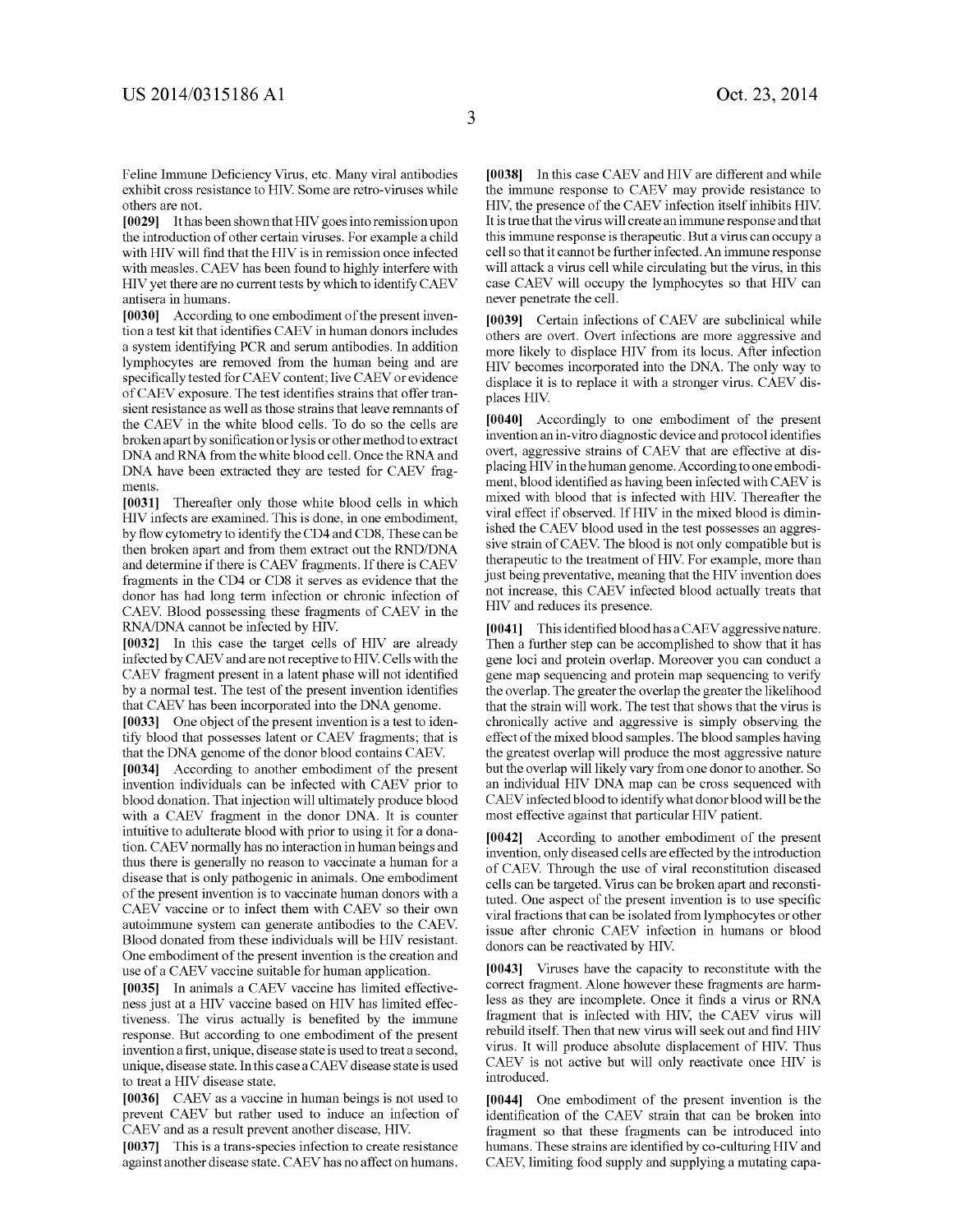bility by introducing x-ray, or chemical techniques to create a competitive environment. The result is a culture that elimi nates the HIV in the culture.

[0045] The soluble fragments of CAEV that you isolate from white blood cells of a person exposed to an animal that has a server CAEV infection will aggressively seek out and destroy HIV. This stain easily outperforms HIV. For example you can infect an animal with CAEV and then introduce HIV. The CAEV strain will be enhanced to attack HIV. This will optimize the CAEV strain.

[0046] This concept of viral interference can be applied to other viruses beyond CAEV. Other viruses are also resistant to HIV. These other viruses can be identified and use to develop other HIV resistant virus that can be used in isolation or combined with CAEV

[0047] According to another embodiment of the present invention gamma globulin of the CAEV inflected blood is isolated for application to HIV patients. This gamma globulin will be resistant and therapeutic to HIV.

[0048] As will be understood by those familiar with the art, the invention may be embodied in other specific forms without departing from the spirit or essential characteristics thereof. Likewise, the particular naming and division of the modules, managers, functions, systems, engines, layers, fea tures, attributes, methodologies, and other aspects are not mandatory or significant, and the mechanisms that implement the invention or its features may have different names, divi sions, and/or formats. Furthermore, as will be apparent to one of ordinary skill in the relevant art, the modules, managers, functions, systems, engines, layers, features, attributes, meth odologies, and other aspects of the invention can be imple mented as software, hardware, firmware, or any combination of the three. Of course, wherever a component of the present invention is implemented as software, the component can be implemented as a script, as a standalone program, as part of a larger program, as a plurality of separate scripts and/or pro grams, as a statically or dynamically linked library, as a kernel loadable module, as a device driver, and/or in every and any other way known now or in the future to those of skill in the art of computer programming Additionally, the present inven tion is in no way limited to implementation in any specific programming language, or for any specific operating system or environment. Accordingly, the disclosure of the present invention is intended to be illustrative, but not limiting, of the scope of the invention.

I claim:

1. Caprine Arthritis Encephalitis Virus or "CAEV" (a single-stranded, icosahedral, RNA virus (retrovirus) of the family Retroviridae, a sub-family Lentivirinae, that is mag nesium-dependent and has a RNA-dependent DNA poly merase (reverse transcriptase with surface glycoproteins of HIV-1 and CAEV share structural regions essential for viral adsorption and for induction of neutralizing antibodies), at which humans are not susceptible to CAEV infection,

- a. can out-compete HIV in cell infection (due to blood cells having a higher affinity for CAEV than HIV) but has no pathogens to infect humans, because CAEV share simi lar structural characteristics and can cross-react with blood from patients with HIV;
- b. can supplant HIV after it has infected the host-CAEV is a stronger virus that can displace HIV that has previ ously infected the person and where such HIV has been incorporated into the human DNA.
- c. can create an auto immune response that can also pen etrate and destroy HIV infected cells, in which one mechanism is the creation of an antibody-immunoglo bulin that targets antigens using the paratope on the antibody specific to the epitope on the HIV-antigen, to bind such antigen for prevention of further infection by the antigen and for subsequent destruction by the human immune system
- d. Can interfere with HIV's infection of human cells

2. In claim 1d above, several mechanisms of interference can be distinguished such as

- a. Inactivation of cell receptors by one virus may prevent subsequent adsorption and penetration by another virus; and/or
- b. The first virus may inhibit or modify cellular enzymes or proteins required for replication of the superinfecting virus; and<br>c. The first virus may generate destructive enzymes or
- induce the cell to synthesize protective sub stances which prevent super-infection; and/or
- d. The first virus may generate defective interfering particles or mutants which may inhibit the replication of the infecting virus by competing with it for a protein (or enzyme) available in limited quantities; this type of viral interference has been called auto-interference, and depends on a greater replicative efficiency of the defective interfering particles or mutants, compared to the infecting virus.

3. Resistance to HIV can be detected by diagnosing for the presence of

a. CAEV antibody,

- b. Measles Antibodies,
- c. Feline Immune Deficiency virus; or
- d. Presence of autoimmune features to other diseases such as Lupus or Mixed Connective Tissue Diseases or other such diseases

4. In claim 3a above, CAEV antibody can be isolated in the form of gamma globulin and can be used in the prevention and treatment of HIV.

5. In claim 3a above, CAEV antisera can be identified using an in vitro diagnostic tool by looking for CAE antibody or its polymerase chain reaction.

6. In claim 5 above, test kits that identify CAEV in human donors include identifying PCR and serum antibodies or human Lymphocytes can be tested for CAEV content or CAEV exposure.

7. Methods to identify strains that offer resistant to HIV can include but not limited to

- a. Tests that identify strains that offer transient resistance to HIV can be accomplished by sonification or lysis of white blood cells to extract its DNA/RNA to test for fragments of CAEV by but not limited to testing by flow cytometry to identify CD4 and CD8 exposed to CAEV
- b. In claim 7a above, one method to identify and isolate aggressive strains of CAEV that can displace HIV is to place CAEV infected blood with HIV infected blood to determine the viral effect.
- c. In claim 7a above, the gene loci and protein overlap can be determined and sequencing can be conducted to verify overlap to verify the level of therapeutic aggres siveness.
- d. An individual's HIV DNA map can be cross sequenced with CAEV infected blood to identify which donor blood will be most effective against HIV patient